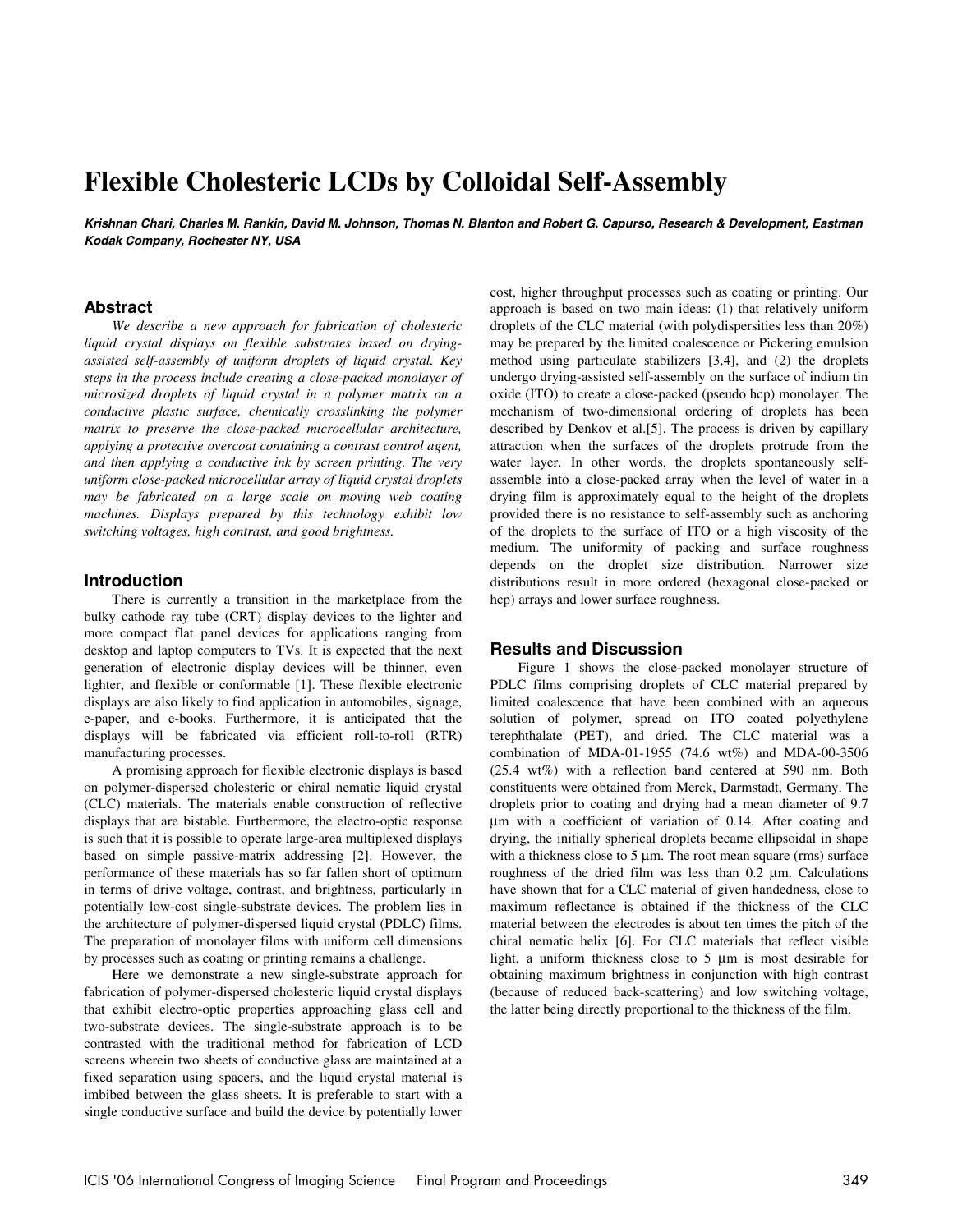

**Figure 1**. Reflected light optical micrograph of close-packed monolayer of CLC droplets prepared by drying-assisted self-assembly

The polymer in the PDLC film is subsequently crosslinked to allow a water-based protective overcoat containing dispersed carbon black or other contrast control agent to be applied without disturbing the close-packed architecture. Figure 2 shows a roll of the polymer-dispersed CLC display fabricated on a moving web coating machine after the protective overcoat has been applied. A conductive ink formulation is screen-printed over the protective overcoat to complete construction of the device.



**Figure 2**. Roll of polymer-dispersed CLC display with close-packed monolayer architecture after the protective overcoat (containing dispersed carbon black) has been applied

 Figure 3 shows the electro-optic response of the device. The horizontal axis indicates the amplitude of the addressing voltage pulse, and the vertical axis indicates reflectance measured at 0 V and 2 s after application of the voltage pulse. The latter was a square wave with a frequency of 1 kHz and duration of 100 ms. Reflectance was measured using an X-Rite 938 spectrodensitometer. The open triangles represent the response when the CLC material was initially in the planar or bright state, and the closed circles represent the response when the material was initially in the focal conic or dark state. A voltage pulse higher than 63 V switched the display into the bright state, and a voltage pulse between 27 and 41 V switched the display into the dark state. Voltages less than 8 V did not influence the state of the display.

 The maximum voltage (63 V) is consistent with the geometry of the device considering the voltage drop across the CLC material and the thickness of the protective overcoat, and it is only marginally higher than voltages measured in two-substrate PDLC devices prepared, for example, by the polymerization-induced phase separation process. The display has a peak reflectance of approximately 32%, and the contrast ratio under diffuse illumination excluding specular reflection (measured using a sixinch integrating sphere) is about 9. The 45/0 contrast ratio is about 30.



Figure 3. Electro-optic response of flexible single-substrate CLC display based on colloidal self-assembly

 In summary, we have demonstrated a single-substrate bistable and passive matrix-addressable electronic paper device based on a close-packed polymer-dispersed cholesteric liquid crystal film on a flexible surface. The device has been successfully fabricated on moving web coating machines and exhibits electro-optic performance approaching glass cell and two-substrate constructions.

# **Acknowledgments**

We thank Robledo Gutierrez for optical microscopy, Martin Reinhardt for manufacturing support, Joel Shore for structural analysis of the close-packed arrays, and Esther Betancourt and Jack Timmons for measurements of reflectance and contrast of the displays.

# **References**

- [1] G.P. Crawford, Flexible Flat Panel Displays (John Wiley and Sons UK, 2005).
- [2] D.K. Yang, J.W. Doane, Z. Yaniv, and J. Glasser, "Cholesteric Reflective Display: Drive Scheme and Contrast," Appl. Phys. Lett., 64, 1905 (1994).